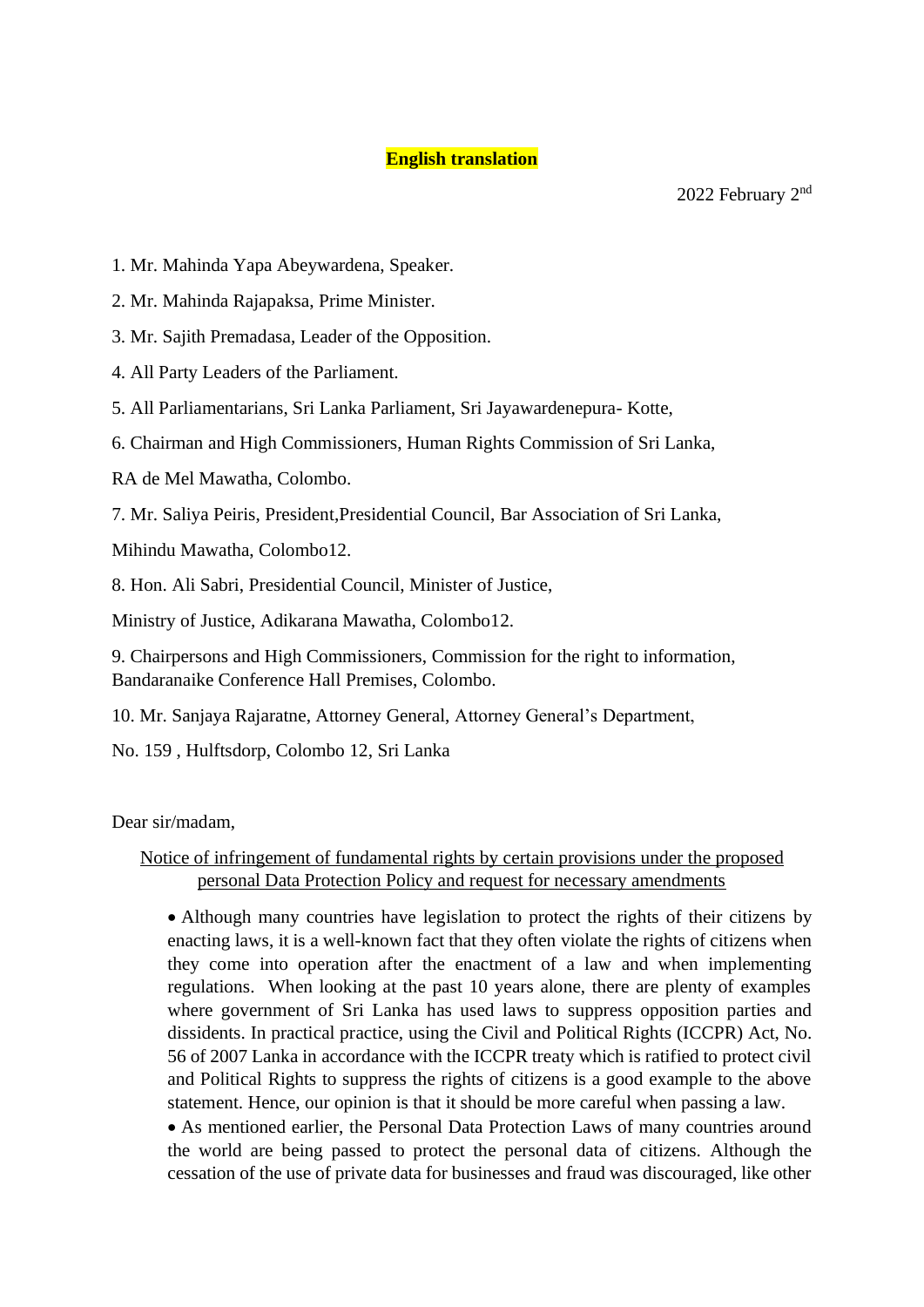bills, there is an issue with its practice after it has been ratified. Especially, in most countries data protection laws are enforced in related to media. There is such freedom in India's draft too. The Indian journalists are fighting for even more concessions.

• Although the Personal Data Protection Bill presented by the Prime Minister is also be aimed at protecting the personal data of citizens, at first glance there are some serious issues that we observed as the Sri Lanka Young Journalists Association. Accordingly, as per the instructions of the Committee of the Sri Lanka Young Journalists Association, as an Active Members, two of us who signed below filed two petitions online and in general mode. Its number is S.C.(S.D) 10/2022.

• Although the petition was filed online on  $27<sup>th</sup>$  January against the bill stating it violates the accepted principles of law leaving the investigation, trial and sentencing to the same institution, the Supreme Court had dismissed the petition after considering an objection filed by the Attorney General regarding time lapse.

• Although the petition was dismissed, as the Sri Lanka Young Journalists Association, our opining is that the amendments are required to the Bill in places where the rights are violated. This bill will violate the rights of the media and it will diminish the powers of the Right to Information Act, No. 12 of 2016. We consider that it is a serious concern that an independent and non-judicial institution (Data Protection Authority) receives power to investigate complaints to impose penalties. Therefore, necessary amendments should be made before passing this bill. If not, the good intentions of bringing in the bill are also questionable. Required amendments which we intend to make in relation to this bill are outlined below in detail.

• I urge all of you to intervene to make the following amendments to this Act in order to promote the legitimacy and goodwill of the people as well as to protect the fundamental rights of citizens.

## **Proposed amendments**

• As defined in the section 47 of the Personal Data Protection Bill presented by the Prime Minister, 'Personal data" is defined as below.

any information that can identify a data subject directly or indirectly, by reference to–

(a) an identifier such as a name, an identification number, location data or an online identifier; or

(b) one or more factors specific to the physical, physiological, genetic, psychological, economic, cultural or social identity of that individual or natural person

• Therefore, any information that can identify a data subject directly or indirectly come under personal data. Most of the data that is used in the media on a daily basis are related to the 'personal data' in this bill.

• 'Data processing' has been defined as follows in relation to the above mentioned data.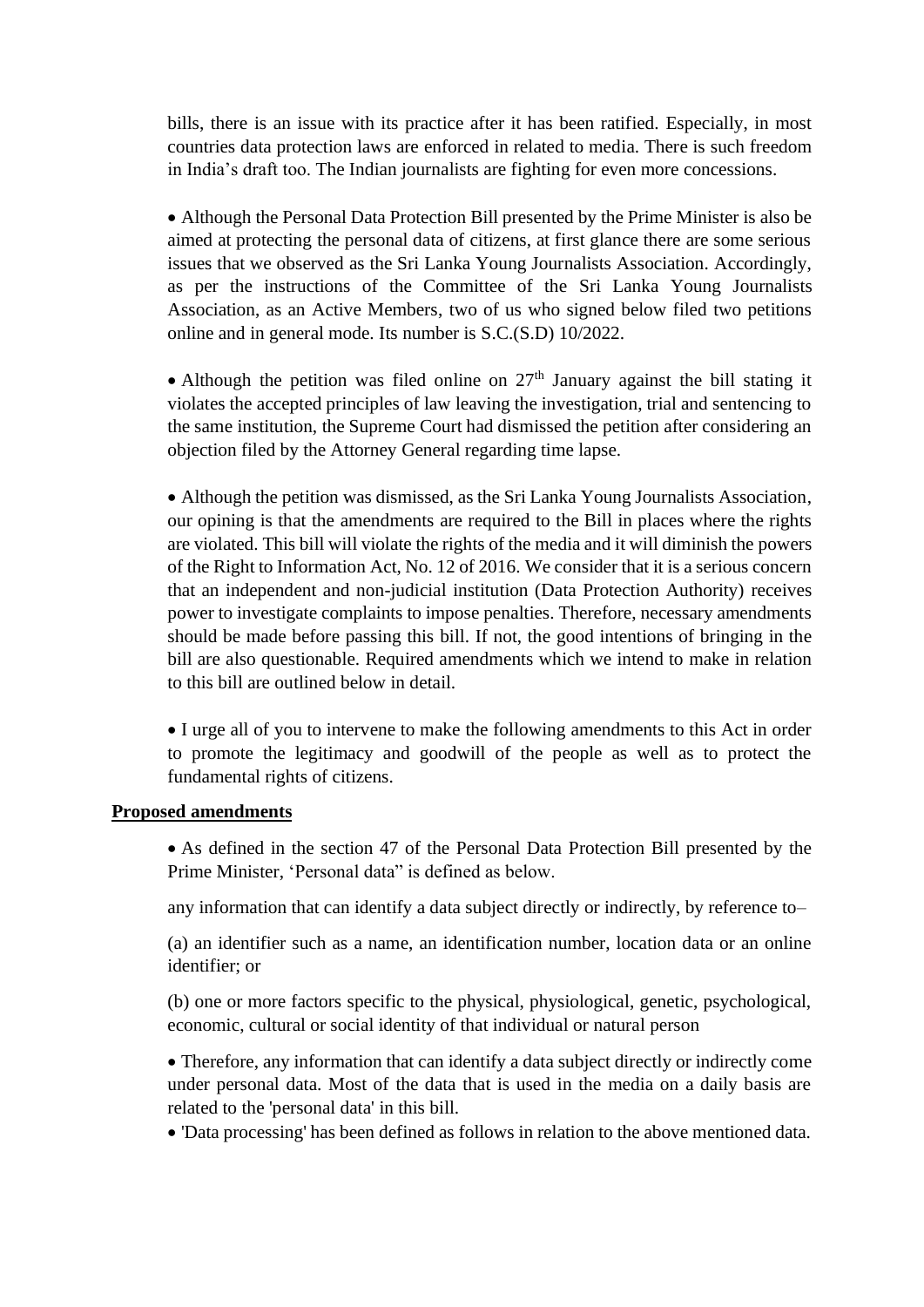'any operation performed on personal data including but not limited to collection, storage, preservation, alteration, retrieval, disclosure, transmission, making available, erasure, destruction of, consultation, alignment, combination, or the carrying out of logical or arithmetical operations on personal data'

• Simply put, when a person's name is used, 'data processing' applies to everything from hearing the name, adding the name to posting the name. Every action frequently committed by the media comes under the definition of 'data processing' itself.

# **1) Amendment of section 2 of the Bill**

The section 2 of the bill specifies to whom this bill is applied. Simply, this bill is applied to all persons residing in Sri Lanka.

Also this act should be applied when data processing is performed by a 'controller' or 'data processor' under an established written law in Sri Lanka as stated in the subsection 9 of section 9.

Section 47 of the bill defines the term 'controller' in that sub-section as follows.

any natural or legal person, public authority, non-governmental organization, agency or any other body or entity which alone or jointly with others determines the purposes and means of the processing of personal data.

It means, any citizen of Sri Lanka who deals with personal data (including name, village, etc.), government agencies, non-governmental organizations and other organizations fall under the definition of 'controller'.

Consequently, in accordance with section 2 of the bill, every person engaged in media are also subject to this Act. This bill applies to all of them. If the bill is passed, it could be problematic for journalists who work with data on a daily basis. There may also be issues in the use of the Right to Information Act. In the Sub-section 3 of section 9 of the bill, there are two points regarding the non-applicability of section. Under that, an amendment to the draft is requested by adding the following sections after sub section 'b' of the section 2.

'(C) personal data used in the enjoyment of the Right to Freedom of speech and expression including freedom of the press

(D) Personal data used in the implementation of the Right to information Act No. 12 of 2016'

# **2) Amendment of section 3 of the Bill**

The law that applies in the event of a discrepancy between this Act and other laws are mentioned in the section 3 of the bill. Following are mentioned in the sub-section 2 of the section 3.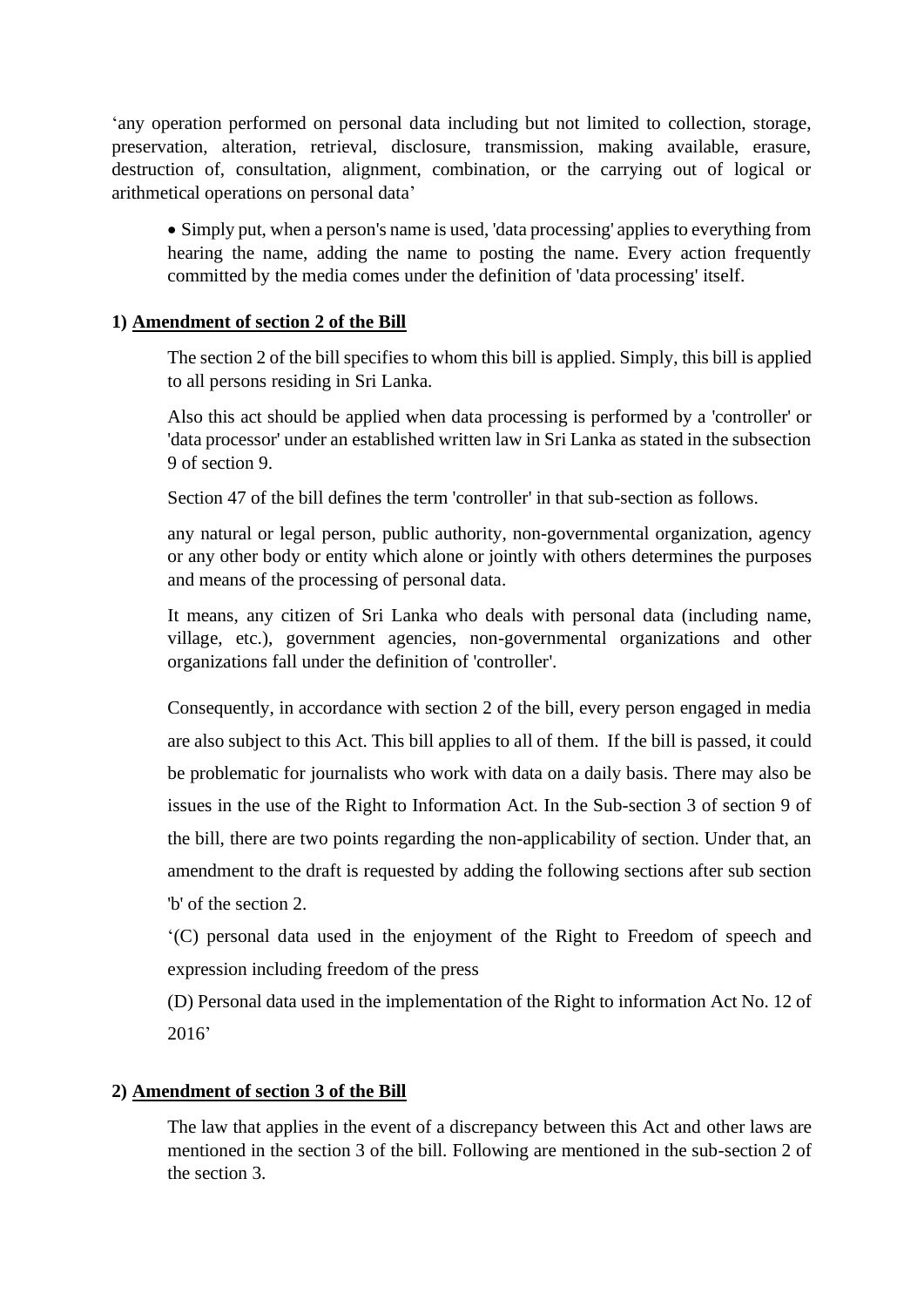'(2) In the event of any inconsistency between the provisions of this Act and the provisions of such written law, the provisions of this Act shall prevail.'

Right to Information Act of Sri Lanka has been widely acclaimed nationally as well as internationally. It is considered as a good step forward in establishing democracy in Sri Lanka. In other words, any individual or organization may apply this Personal Data Protection Act. 'Data processor' is any other person who does the work instead of the controller.

The above provision of sections such as the Personal Data Protection Act may lead to a conflict with the Future Acts in the future.

The above provisions of Section 3 of the Personal Data Protection Act may create some kind of conflict with the Right to Information Act in the future. Public authorities will try to weaken the powers of the Right to Information Act using this section. In particular, the institution established under this bill falls under the definition of 'Public Authority' under the Right to Information Act and are bound to the public authorities by the orders of the Right to information Commission. If this Act operate beyond the Right to Information Act, there may be a serious situation in the future where the Right to Information Commission will be subject to the orders issued by the authorities established under this Act, which is a public authority bound by the rules of the Right to Information Commission. In order not to do so and to ensure that the Right to Information Act is as effective as before, we request that the draft should be amended by adding the following after the sub-section 2 of the section 3 of this bill.

'However, if there is any discrepancy between the provisions of this act and the provisions of the Right to Information Act, No. 12 of 2016, the provisions of the Right to Information Act shall prevail over this Act.'

### **3) Amendment of section 5 of the Bill**

Article 5 of this Bill refers to the processing of data in a lawful manner.

Although Schedule 1 to Schedule 4 included the legitimacy of data processing, it is not clearly stated in section 5 or Schedule 5 that data processing is legitimate for the freedom of the press and / or freedom of expression and / or the freedom of the right to information. At first glance it may seem to the reader that it is illegal to compile data on the above context. Therefore, we request that the draft be amended to include the following 2 sections under section 5 of the bill after sub section 'd'. Accordingly, we request to amend the following mentioned in the last few words in the Sinhala version in the section 4 (the first few lines of the English version), "The processing of personal data shall be lawful if a controller is in compliance with—"

(e) to implement the right to freedom of speech expression speech and expression, including freedom of the press

(f) to implement the Right to Information Act

# **4) Amendment of section 17 of the Bill**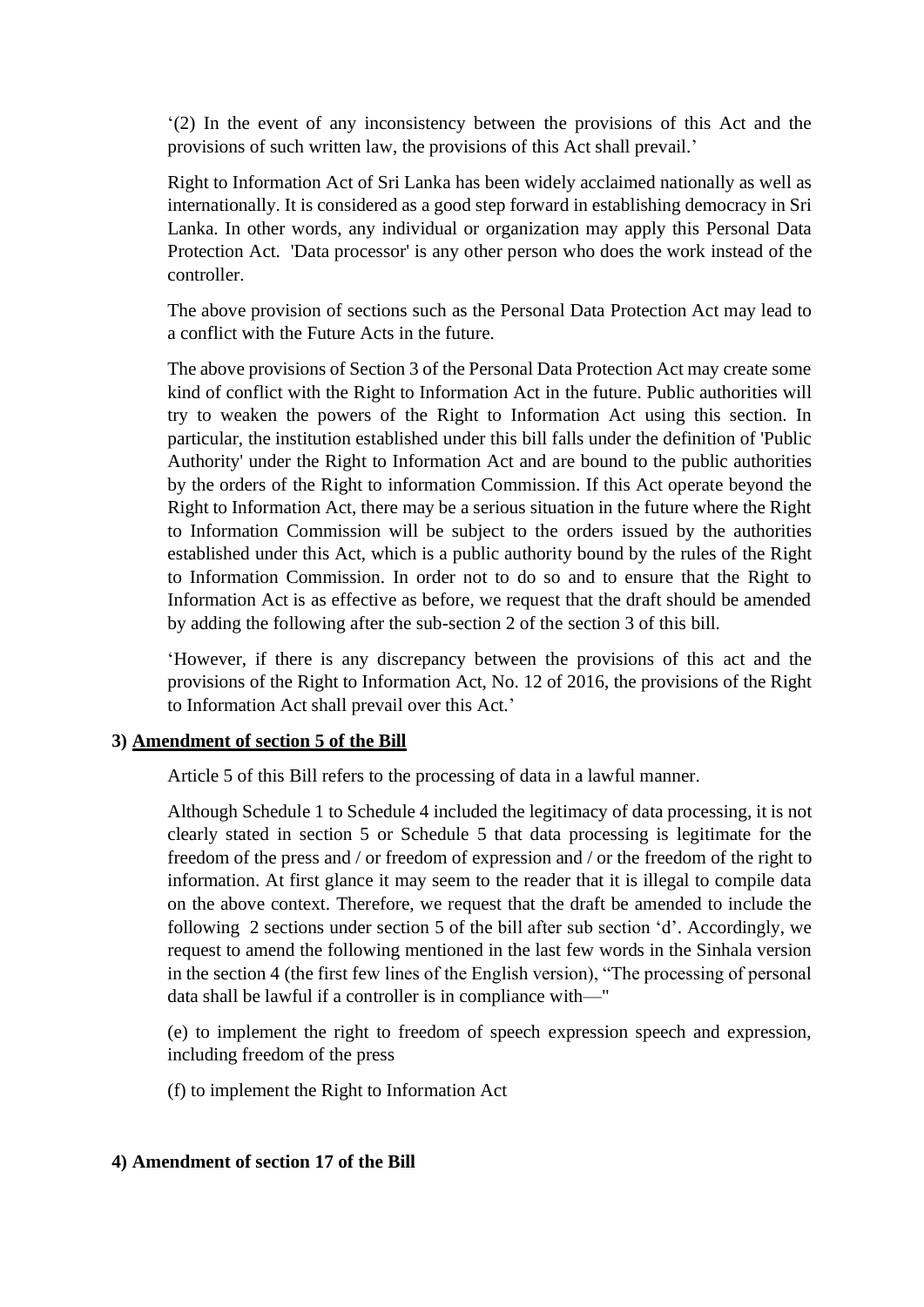Implementing the provisions of Sections 13.14, 15 and 16 of this Act in the event of journalist being a data controller or processor may create a serious issue for the journalist to carry out his professional activities. We therefore request that the draft be amended by adding a subsection after the seventh subsection of the seventeenth section stating that these provisions are not applicable to a journalist being a data controller or processor.

'Whatever is stated in Sections 13,14,15 and16, the provisions of Sections 13,14,15,16 shall not apply in respect of a journalist or in connection with a media activity or implementation of the Freedom of Right to Information Act.

### **5) Amendment of section 19 of the Bill**

If the aforesaid and the following amendments are not made in this Bill, then section 19 of the bill provides that a journalist and/or any media institution and/or any other person and/or institution supporting media and/or the institution implementing the Right to Information Act shall be subject to this Act. The media and the right to information can be severely hampered as it is likely to be summoned to the authority under this Act for questioning and subject to certain orders.

Therefore, we request that the provisions of this bill be amended by including the following subsection after sub-section 5 of section 19 of the bill to ensure that they do not apply for the journalism and the right to information.

'(6) The provisions of this section shall not apply to a journalist and/or any media institution and/or any other person and/or institution supporting media and/or the institution implementing the Right to Information Act' and any journalist and/or any media institution and/or any other person and/or institution supporting media and/or the institution implementing the Right to Information Act' shall not be summoned or questioned for any reason by the authority referred to in this Act.

#### **6) Amendment of section 28 of the Bill**

Part 5 of this Bill refers to the Data Protection Authority and its powers. According to section 28 of the bill, the Data Protection Authority is not a new institution and the Minister may designate a public corporation, statutory body or any other institution established by or under any written law and controlled by the government as the "Data Protection Authority of Sri Lanka" considering only a few factors. The responsibilities of this Act are also delegated to an existing institution of government and it is not an independent body.

Since there are even investigative powers under this Act, we request that an independent body be appointed to implement the provisions of this Act and that its heads be appointed after calling the nominations by the Constitutional Council.

We also request that Article 28 of the Act be amended accordingly.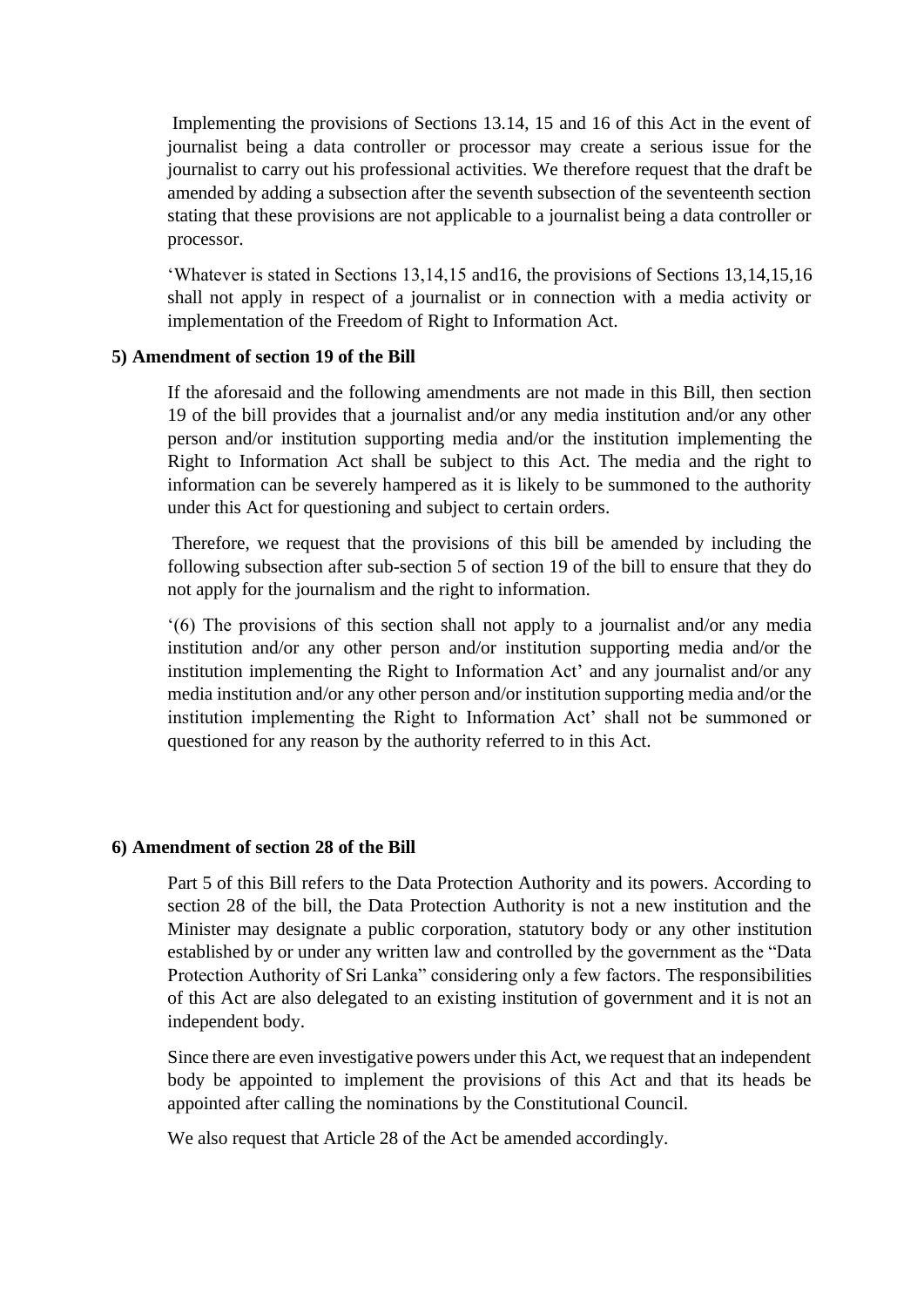### **7) Amendment of section 30 of the Bill**

Section 30 of the bill refers to the powers delegated to the authority.Accordingly, the authority has great power and, if the Act is not amended, it also has the power to investigate if a complaint is received about a journalist processing data. Since it has a severe impact on the activities of a journalist, we request that this Act be amended by adding the following section after the section 30 of this bill.

'The provisions of subsections 'a' to 'l' under Sections 30 of this Act shall not subject to data processing for the Journalism and/or Data processor in the enforcement of the Right to Information Act.

#### **8) Amendment of section 33 of the Bill**

Section 33 Section 30 of the Act refers to the imposition of penalties under the Act. It gives the Data Protection Authority the power to investigate as well as to prosecute. The agency itself is not a court of law and the transfer of investigative powers as well as punitive powers to the agency itself can lead to serious issues. It is also a blatant violation of the accepted principles of that law. It may also undermine a citizen's faith in justice. As mentioned earlier, Sub-section 1 of Section 33 of the Act empowers this non-judicial body to impose fines. The fines range from Rs. 10 million to Rs. 10 million per compliance. It is a serious matter to allow a non-judicial institution to impose such a large fine when even a Magistrate's Court in Sri Lanka is not enforced to impose such a large fine. In addition, as mentioned in the subsection 8 of the section 33 if an appeal is made with the Court of Appeal against a fine imposed by this institution, a deposit in cash as a security such sum of money equal to the penalty imposed by the Authority shall be deposited before the registrar of the Court of Appeal.

This is also a serious situation that cannot be taken lightly. Even if they were given a wrong decision by the Data Protection Authority, if an amount equal to the fine imposed cannot be found, this section also deprives the individual of the opportunity to appeal against the decision. We therefore request that this section be amended taking into account the following:

- 1. Although this authority shall have the power to investigate complaints, it shall not have the power to prosecute and impose penalties.
- 2. Amendments should be made so that the court is able to pronounce the verdict and the fine after the case is filed by the authority before the District Court or the Magistrate Court after trial.
- 3. The fine imposed by the court should be a fair fine.
- 4. The ability to appeal to the Court of Appeal against the fine imposed by the court should be granted and the provision that a deposit of bail should be made at the time of filing an appeal should be removed and an opportunity should be given to file an appeal.

### **9) Amendment of section 35 of the Bill**

Section 35 of the Act refers to the Exemptions, restrictions or derogations. If the Exemptions, restrictions or derogations of this Act are determined by the authority,